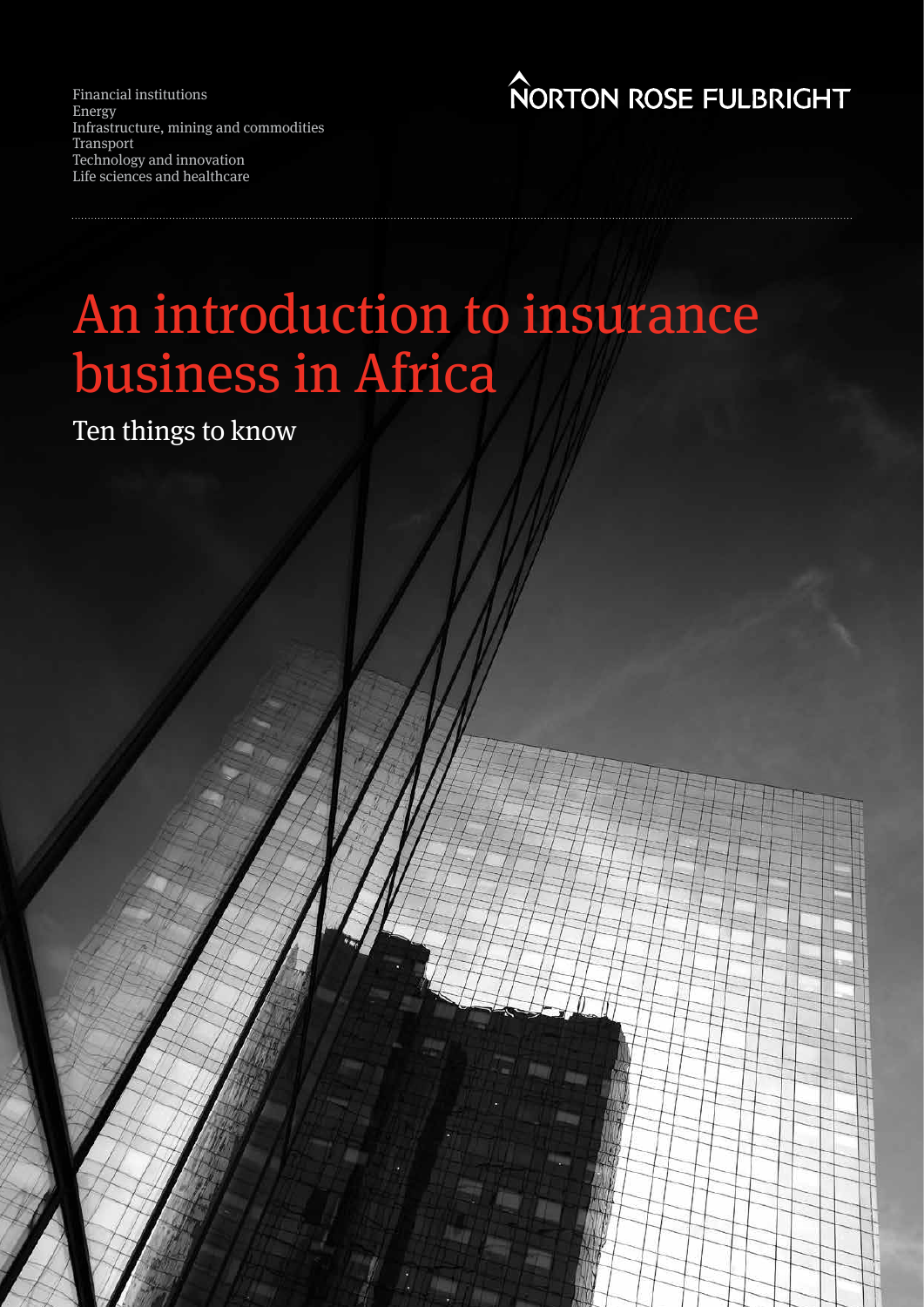### An introduction to insurance business in Africa

Africa is a diverse, developing and exciting continent with many opportunities. The insurance market is largely untapped. There is the potential to introduce or develop innovative offerings. There is scope for Shariah compliant insurance because a large proportion of the African population is Muslim. The concept of bancassurance is gaining ground and using the more developed banking sector to tap into the insurance market is an interesting prospect. There are many opportunities in Africa but you need to be mindful of the following legal issues.

#### 01 | Jurisdiction

Africa is made up of 55 states. It is vital when doing business in Africa that laws specific to each country are considered. They differ considerably from country to country.

Across Africa there is a mix of common law and civil law jurisdictions. Civil law jurisdictions are found mainly in central and west Africa, whereas common law jurisdictions generally prevail in sub-Saharan Africa. Countries may have a hybrid system. For instance South Africa incorporates principles of a Roman-Dutch based common law with English commercial law influence, and some local customary law mainly applicable to local individuals.

#### 02 | Regulators

Most African countries have insurance regulations and legislation in place and licences are required to do business (it is not just a system of policies and informal practice, although practice may impact more heavily in some jurisdictions).

The extent of regulation varies across the continent and the more sophisticated legal systems are usually less bureaucratic. Various regions are working towards harmonising certain laws. For example the Organisation pour l'Harmonisation en Afrique du Droit des Affaires (OHADA) was created to harmonise commercial laws for signatories who are mainly francophone countries. The East African community has been in talks to harmonise insurance regulation, for countries including Uganda, Kenya, Tanzania, Rwanda and Burundi.

#### 03 | Ownership and indigenisation

Foreign investment is generally welcome in Africa but there are local law conditions that require a specified percentage ownership or employment for citizens (which could also have employment law implications). Depending on the jurisdiction, 100 per cent foreign ownership of an entity may not be possible. For instance, indigenisation policies may require local shareholding in foreign-owned entities.

#### 04 | Foreign insurance and reinsurance restrictions

There are various laws requiring the placing of insurance business with locally registered insurers. It is easier to place reinsurance rather than direct insurance offshore, but in some cases even a percentage of the reinsurance has to be placed locally.

An entity's solvency and capital requirements must also be carefully considered for each jurisdiction, as these will be regulated.

#### 05 | Local partners

It may be necessary or advisable to partner with local insurers in order to comply with local ownership requirements. Engaging with local partners will facilitate business and assist in understanding the business culture. Making use of trusted local counsel (ask us) is worthwhile.

#### 06 | Exchange control

Approvals may be needed for receiving premiums or paying claims cross-border. For instance in South Africa, the approval of the relevant regulator and the South African Reserve Bank is required for cross-border flow of money. There are also tax implications to consider.

Some regions are working at facilitating cross-border trade. For instance the Common Monetary Area, which includes Lesotho, South Africa and Swaziland, has agreed to accept South African Rand as the common currency for the area (even though they all still have their own currencies).

Some countries have quirks relating to their local currency. For instance the Malawi Kwacha and Ethiopia's Birr are not tradable and therefore the method and currency of payments cross-border is an issue.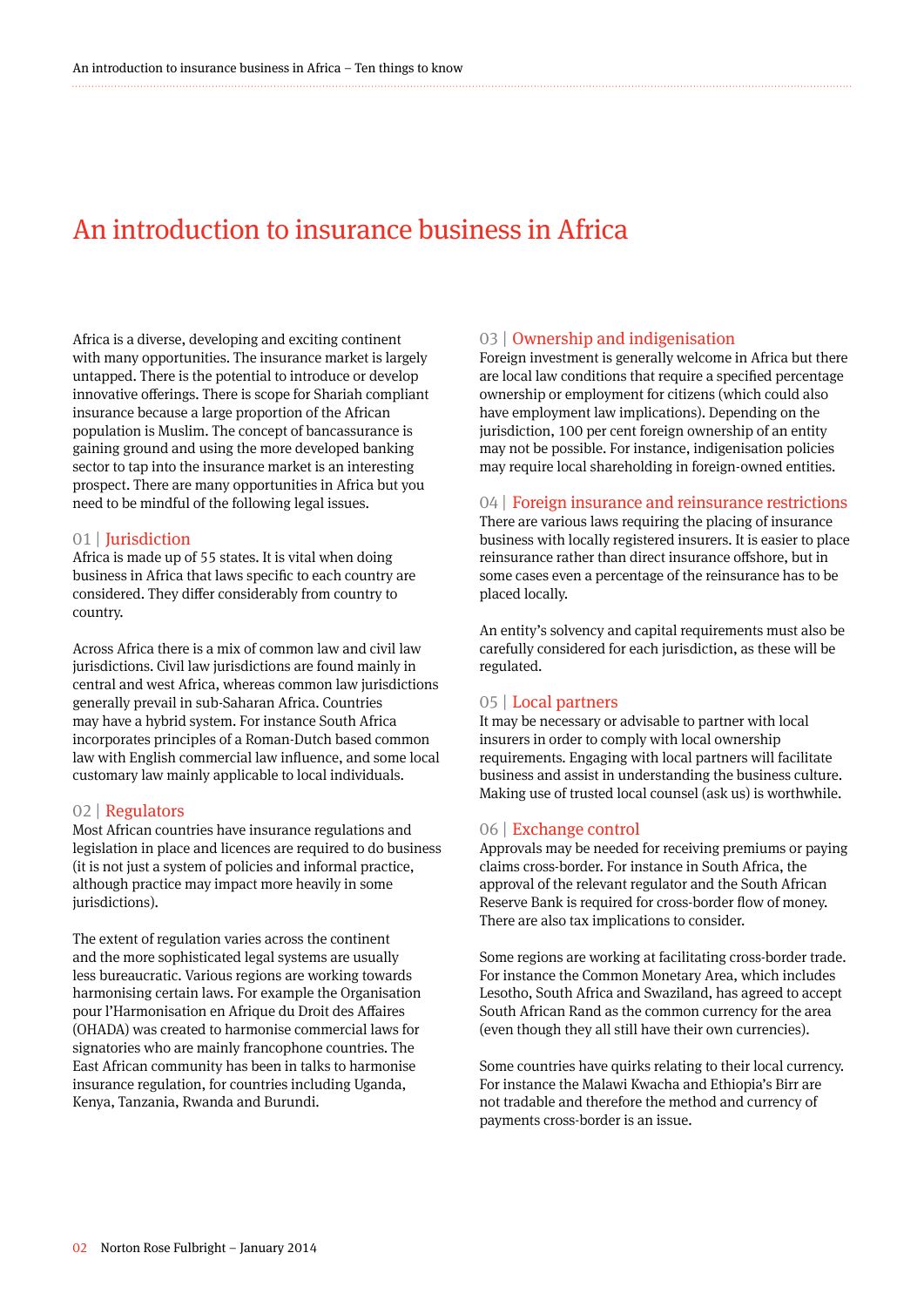#### 07 | Policyholder and consumer protection

Consumer protection is on the rise in Africa but is not fully developed yet. You are likely to find consumer protection requirements in various pieces of legislation. The development of overarching codified consumer protection rules are yet to be developed in many states. South Africa is a front runner in this regard, with a dedicated Consumer Protection Act as well as Treating Customers Fairly principles for the insurance industry.

#### 08 | Data protection

Data protection and protection of personal information is developing and many states have specific legislation in this area. Angola's data protection law is particularly strong. South Africa has passed the Protection of Personal Information Act, to be in line with international data protection standards.

#### 09 | Choice of law and dispute resolution

Choice of law clauses and arbitration clauses in insurance contracts are important. It is usually quicker to enforce rights through independent arbitration due to the fact that the parties have more control over driving the process to completion.

There are a number of good jurisdictions for arbitration. These include the Arbitration Foundation of Southern Africa, the London Court of International Arbitration in Mauritius, The Cairo Regional Centre for International Commercial Arbitration and the Common Court of Justice and Arbitration in Côte d'Ivoire.

A number of African states have acceded to the New York Convention which provides for the recognition and enforcement of foreign arbitral awards.

#### 10 | Competition laws

Apart from various African countries having their own competition laws, the Common Market for Eastern and Southern Africa (COMESA) aims to harmonise competition laws across its area of operation. The 20 African countries that are members of COMESA form a Common Market for the purpose of regional competition law regulation. The member states include Kenya, Libya, Mauritius, Uganda and Zambia.